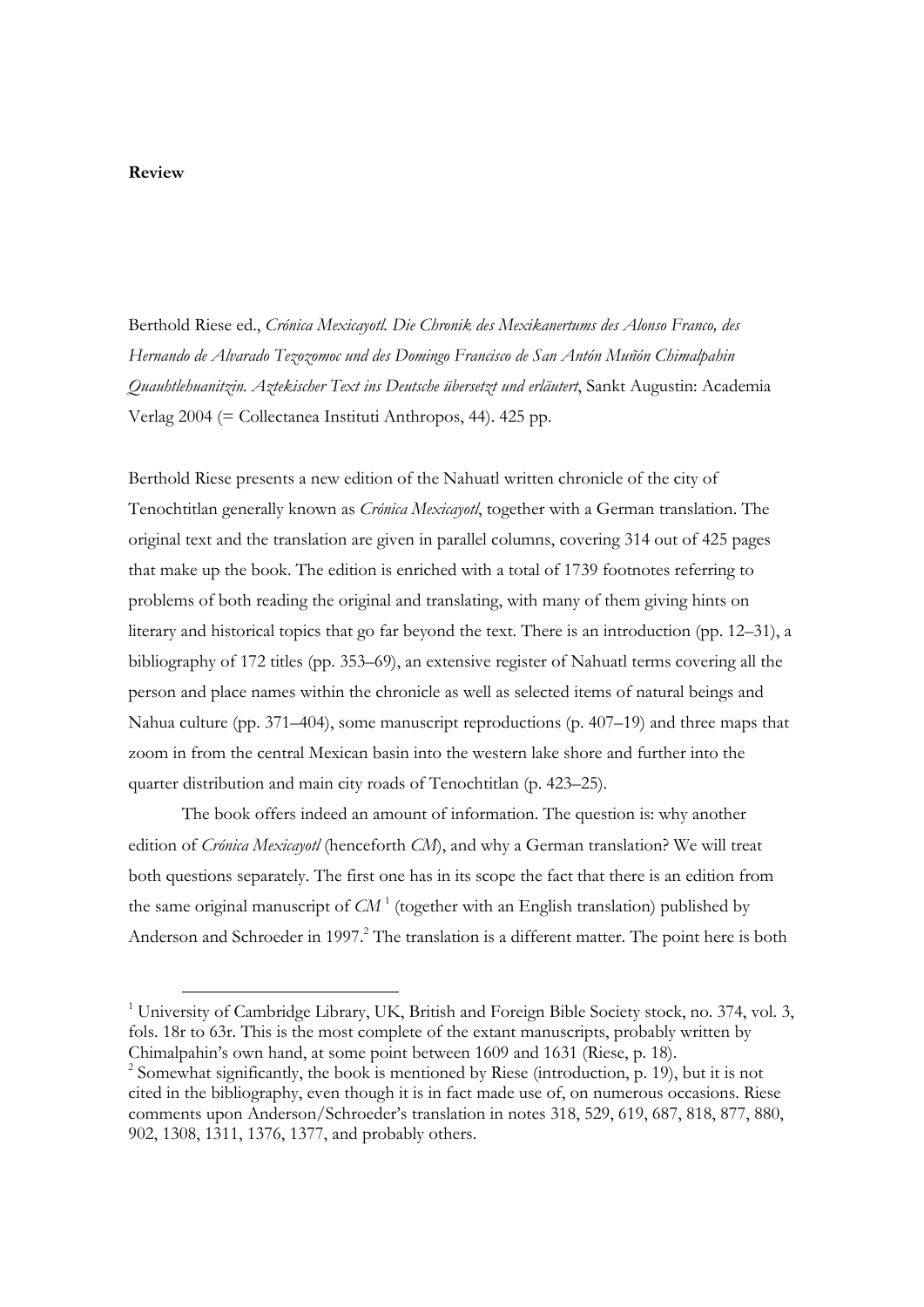the attention and respect given to the Nahuatl original and the stylistics aimed at in the translation's target language independently.

Riese cuts *CM* into pieces. He maintains the paragraph divisions introduced by the text's first editor (and Spanish translator), León 1949, and further divides the inherited 374 paragraphs into smaller parts by an (abc) numbering.<sup>3</sup> The chunks that result from this splitting are at times one sentence long. This kind of splitting certainly facilitates parallel reading of both the translation and the original (in fact, it might stem from the translation process itself), it facilitates citation and retrieving, but it makes the text look like a canon of laws which it is not.

As the Nahuatl and the German text run in parallel columns, the layout even reminds of lyrics, again inappropriately. The overall aspect is dominated by German intermediate titles which head both columns and thus structure both texts. The titles are introduced by the editor. <sup>4</sup> They seize hold of *CM* and are therefore illegitimate. Being 266 in number, nearly one per page, the intermediate titles do not even give any idea of how the text runs, as becomes clear from the content table (pp. 7–11), where they are all listed. The original folio lines introduced into the running text may have been important for the editor while translating. They are of no use to the reader. Giving them helps to destroy the original's rhythm.

On the other hand, Riese downgrades the original divisions of the text, rendered both by the manuscript's layout and by textual devices. *CM* has no title in the modern sense of the word, it just starts right away with an account of the most salient event it refers to, the foundation of the city. This account covers 20 lines in the original, the ultimate nine lines being progressively shorter and centered. This clearly *is* the title, in the author's sense. <sup>5</sup> Next, the proper text starts, saying "Yz catqui nican vmpehua" 'Here it is, here begins', and gives preliminary considerations on what's going to be told, up to (fol. 20r). Here is the next break, signaled out in Spanish ("Aqui comiença la chronica y antiguedad de los mexicanos") and confirmed in Nahuatl. The generally accepted title *Chronica Mexicayotl* stems from the first lines of this part.

<sup>&</sup>lt;sup>3</sup> León's edition comes from a different manuscript copy, the one located at the BNF Paris, FM (Fonds Méxicain), ms. 311b.

<sup>&</sup>lt;sup>4</sup> In fact, Riese says literally he has *created* them ("geschaffen", p. 29).

<sup>&</sup>lt;sup>5</sup> The text is generally ascribed to Chimalpahin, even though authorship is 'layered', with Chimalpahin certainly being the last writer who worked on it.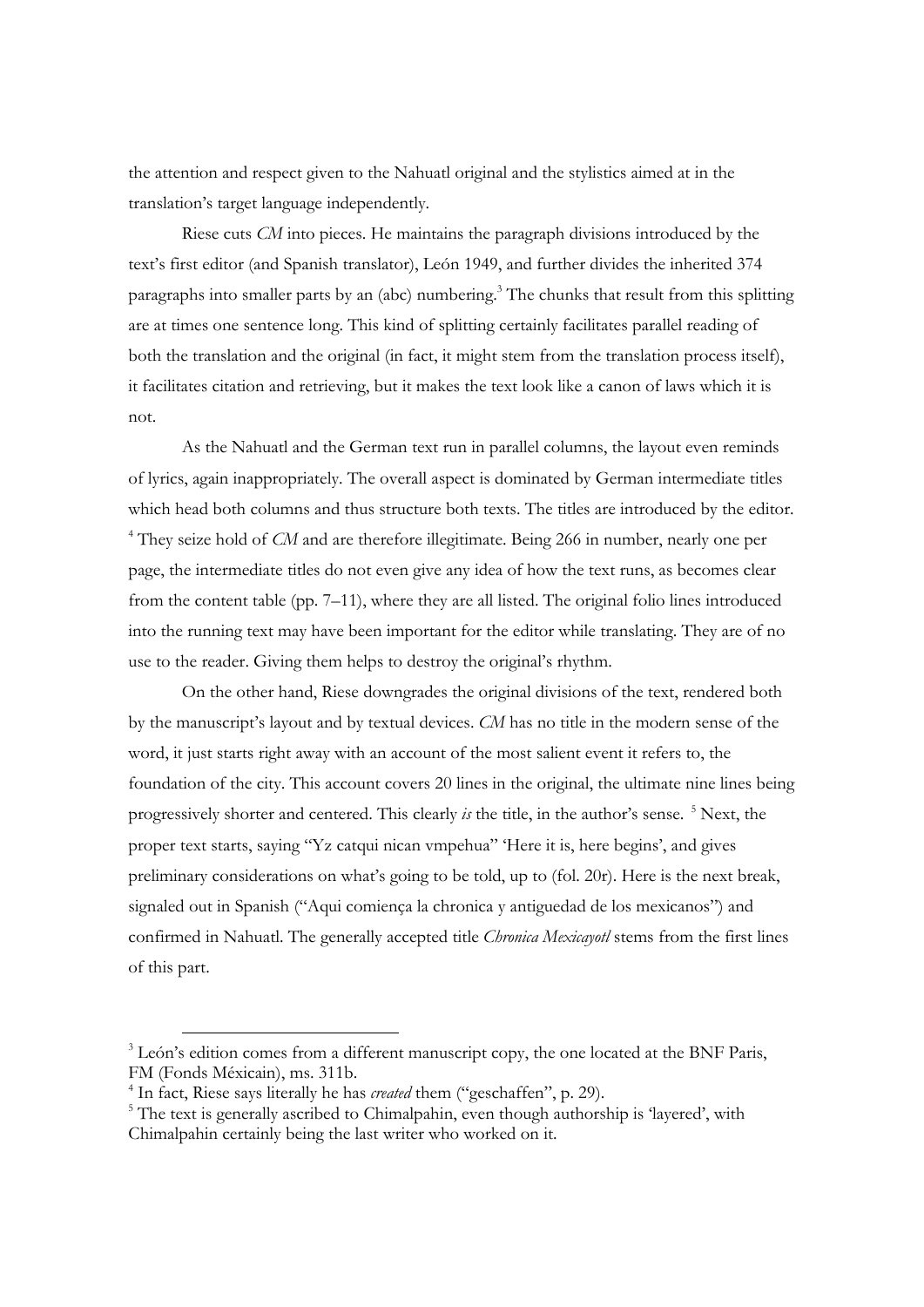The text starts again a little ahead (fol. 21r), where the very same words are used as compared to the beginning: "Yz catqui nican on pehua". This part ends on (fol. 36r), when the city is finally founded, although there is no colophon, no open indication of an ending. The final chunk – in fact, the second main part of *CM*, which runs up to (fol. 63r) – starts with an extensive chronological consideration, a description of calendars, Mesoamerican and Christian. <sup>6</sup> Riese rules out all these dividing lines by the way he edits text – he does not ignore them. The point is that the overall composition seems 'unorganic' to him, so he adjusts it (p. 14).

The editor holds that the first part of *CM* belongs to the event-structured type of wandering sagas (as opposed to time-structured, p. 14). He classifies the second part as a kings' list ("Königsliste", p. 15). He specifies that *CM*, henceforth stands out within this genre as completely refraining from conquest reports and refraining largely from chronology, and that it insists on genealogy instead, both pre-European and colonial. Riese further points to *CM*'s preference for speeches and dialogues. This is certainly interesting. It even challenges the given genre attribution. As we said before, the phrase *Chronica Mexicayotl* is to be found in the text, and as such, suggests a structure that would follow chapters. In fact, there is a 'first chapter' (*Capitulo achto*, the only one chapter mark, p. 49). However, a few lines further down, we find a marker of the typical prehispanic and colonial historical genre developed by Mesoamerican groups, generally called "annals": the term *tlapohualli* "count", *yn iuh neztica yntlapohual huehuetque* (p. 50), this is "as it becomes clear [as it is revealed] in the count of the old people". The word tlapohualli, as Riese states, probably corresponds to *xiuhtlapohualli*: "the year count".<sup>7</sup>

The prehispanic annals genre was maintained well into the eighteenth century. It survived in a more independent manner from Spanish authorities than other Nahuatl written texts. In the case of annals, considering it a well known practice among several Mesoamerican *altepetl* or cities, we realize that "[a] near universal of Nahua historical writing is the inclusion of each event under its corresponding year reckoned by the indigenous calendar, creating a work in which the equivalents of chapters are the successive year units. The year is prominently marked and serves as a heading" (Lockhart 1992: 377).

 <sup>6</sup> See Ruwet 1997, p. 22.

<sup>7</sup> We find it again as *xiuhtlapohuallamatl* "register/codex of the year count", on pp. 81, 100, 115, 119.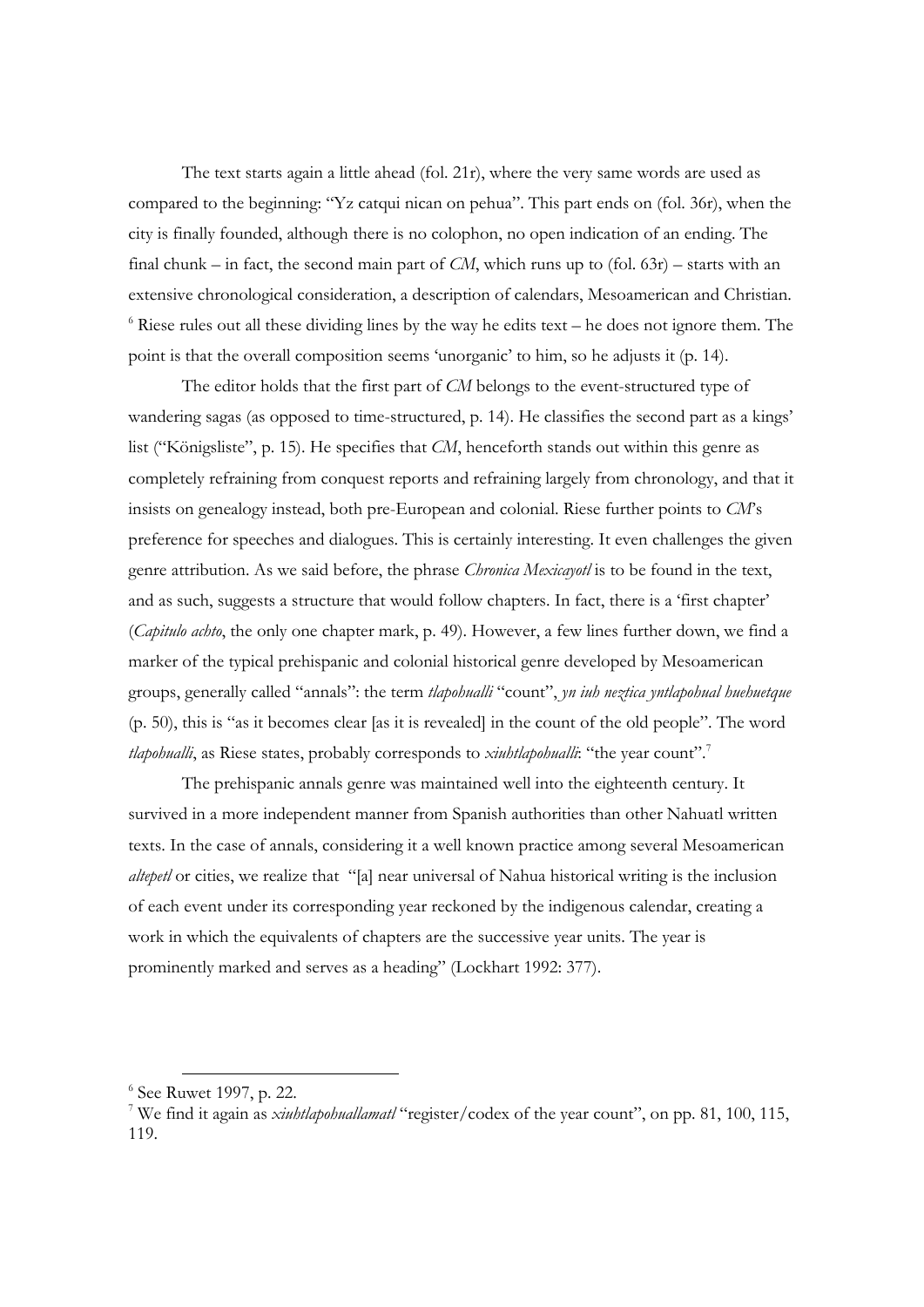The structure of *CM* does correspond in general terms to a chronological organization of narration.<sup>8</sup> It may happen that not every year is cited referring to a historical event. On the other hand, there are some year entries for which there is more than one event registered, for example, *ce calli xihuitl 1285 años,* "year one house, 1285 years", on page 104, and then again on page 110. Both situations can be expected to happen in annals.

Chimalpahin mentions his own investigations into the matter of the text, and marks on two occasions additions or corrections he did (fol. 29v and 30v, p. 115 and 119). It is obvious though that he intervened more often. We observe critique of sources and doubts on certain informations, in sum, a layering of facts for their evidence, on numerous occasions. <sup>9</sup> Still different from such doubts on informations given are frequent indications of *lacunae*, of information *lacking*, more often than not the names of females. This kind of evidentiality remarks would be an interesting topic to investigate in both colonial and pre-colonial annals.

We now turn to the part of the translation. The editor's German is uncomfortably unmodern. This is an impression one gets from the very title of book and it is not deceived as one keeps on reading. There are terms that suggest an antique flavor pretendedly stemming from the text, some hardly accessible to the contemporary reader. <sup>10</sup> The author misses standard German in still different senses.<sup>11</sup> For the most part, these solutions may seem justified from the Nahuatl language, but they still repel the reader, which to our understanding is not the aim of translations. In fact, Riese's project is to *imitate* Nahuatl word formation in German ("nachzubilden", p. 28), and he thinks to have *enriched* German vocabulary ("bereichert", p. 28). This must be so because he says to have avoided *unGerman imitations* ("undeutsche Nachbildungen", p. 28). Translating is not a license for neologizing, though.

<sup>&</sup>lt;sup>8</sup> Just to mention the length of the time period: the year count starts on p. 50 (Riese's edition), the first year being 1064. The last one is 1579, on p. 345. There are about sixty year entries in between.

<sup>&</sup>lt;sup>9</sup> See pp. 110, 112, 119, 172, 192, 194, 263, 282, 285 and others.

 $10$  No one accepts as contemporary standard items 'sich beweiben' [to wed/literally 'to get oneself wifed'] and paradigm (p. 125); 'Kebsweib' [concubine] and paradigm (p. 241). 'Freien' [to wed, once more](p. 220, 250) is obsolete in the sense of 'to wed' (if not in that of 'to woo'). <sup>11</sup> "Buben" [boys] is regional (p. 266), it translates *oquichtin* which is 'males', not 'boys'); , ist schon gut" [that's OK] is coloquial (even though it translates *ca ye qualli* literally, p. 130, 165, 180); "machte dieser Miyahuaxochtzin ein Kind" [literally, made her have a child] (p. 191) and "als die Mexikaner erledigt wurden" [when the Mexicans were processed/finished off/executed] (p. 290) are quite coloquial, if not vulgar, "Prinzen" [princes] (translation of *tlahtocapipiltin* [the ruler´s children, the ruler's sons], p. 290) and "diese adlige Dame" [this noble or aristocratic lady] (translation of *ynin cihuapilli*, p. 284, 290) remind of fairy tales.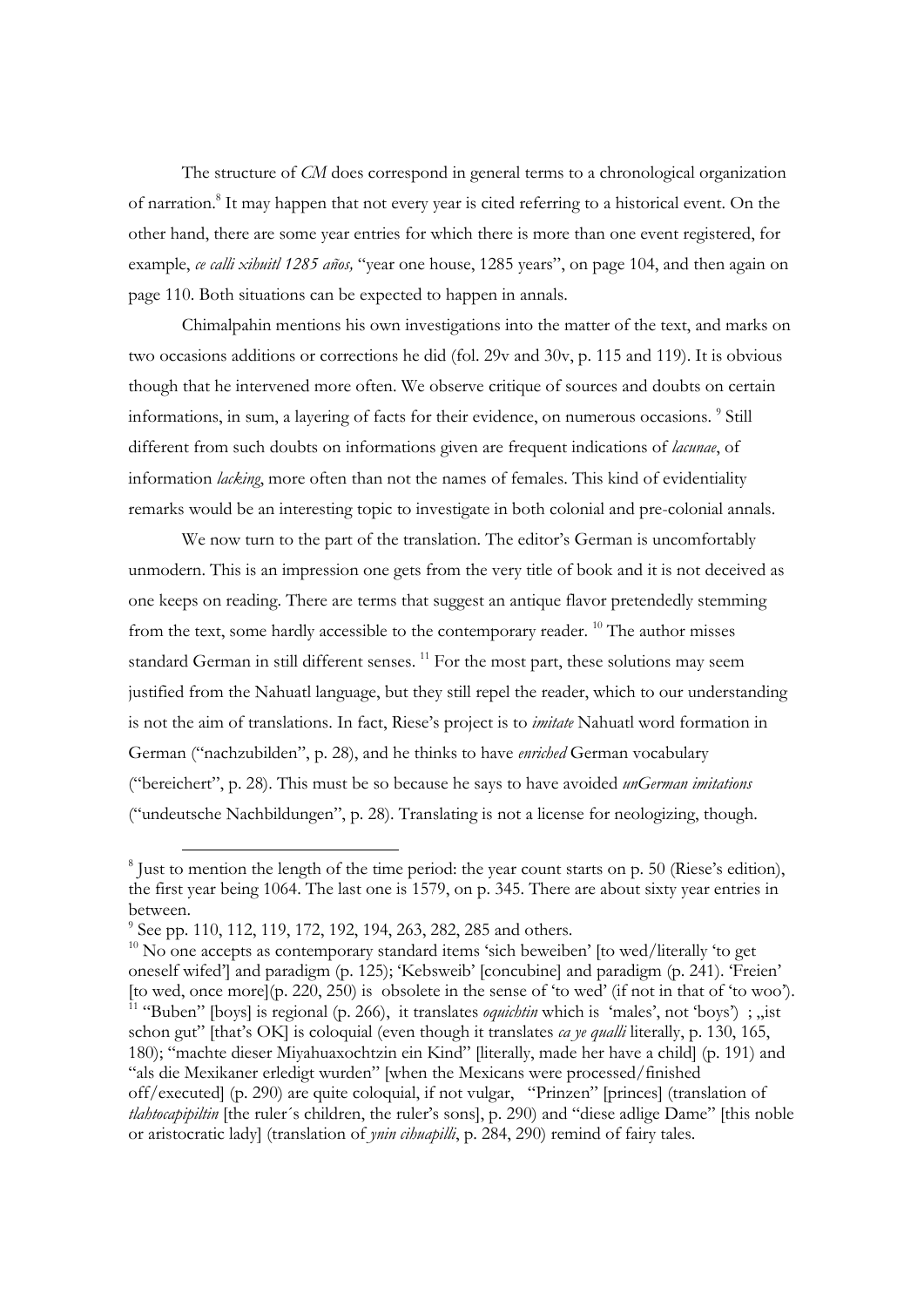*tollihtic* ["in the middle of sedges", "amongst sedges"] is translated by 'Röhricht' and *acaihtic* ["in the middle of reeds", "amongst reeds"] by 'Binsicht'.12 This is certainly appropriate in terms of Nahuatl derivational morphology,<sup>13</sup> but still, the second term does not exist in German and it sounds ill. 'Schilf', ["rush"] would have done perfectly. *Catca* is translated by 'weiland', used as uninflected adjective postposed to (proper) nouns, while in fact it is an obsolete adverb.<sup>14</sup> 'Der er/sie war' [that he or she was] would have been fine.

The editor argues in the introduction that German Aztec philological standards (as set up by Walter Lehmann in 1938) are superior to those of other nations (p. 28). He subscribes to these standards, but only insofar as text splitting and derivational fantasies are concerned. With regards to syntax he prefers to refrain from the licenses of 'that poor tradition' and use German grammar straight away. ("Von dieser schlechten Tradition mache ich mich frei […]", p. 28). This is an arbitrary option. From our point of view, both morphology and syntax of the source language should have been respected insofar as the target language offers convenient means. If it does not, different target language resources are in order. Riese reinvents German morphology, but less than exhausts German syntax, missing the limit in both cases.

There are arbitrary options in the edition of the Nahuatl original as well. *CM* is a text whose orthography and word composition are somewhat unstable considering Nahuatl writings elaborated during the seventeenth century. The criteria Riese uses for its transcription, go beyond the discretionary powers the editor of a text may have. It is generally accepted that missing letters should be supplied or abbreviations spelled out. However, it is not common to modify word units and orthography.15 The most noticeable case in *CM* refers to verbs in perfect tense, compounded by the "o" prefix particle, the personal pronoun, the verb stem, and its ending. All these elements are conventionally written as a single word, e.g.: *onitlapix* "I kept (something)"; *onitenotz* "I called (someone)". The key tense elements are the "o" prefix and the ending of the verbal stem. In *CM*, Riese systematically separates the prefix particle "o"

<sup>&</sup>lt;sup>12</sup> See p. 109, 138, 140, 141, 144, 145, 155, possibly other passages.<br><sup>13</sup> *Röhricht* [reed bed] is formed on *Rohr* [reed] by means of the suffix *-icht*, in a somewhat obsolete German, licensed in poetry. Riese gets *Binsicht* out of *Binse* [rush], again obsolete in current speech (beyond phraseology), by the same procedure.

<sup>&</sup>lt;sup>14</sup> See p. 71, 91, 205, 216 and others.

 $15$  It is a different situation when the edition of a manuscript is accompanied by a full gloss of its phonological or morphological elements. It may be that we now have a better understanding of the composition principles that underlie Nahuatl word formation than a few decades ago. But this is not a reason for modifying the standards in which the text was written.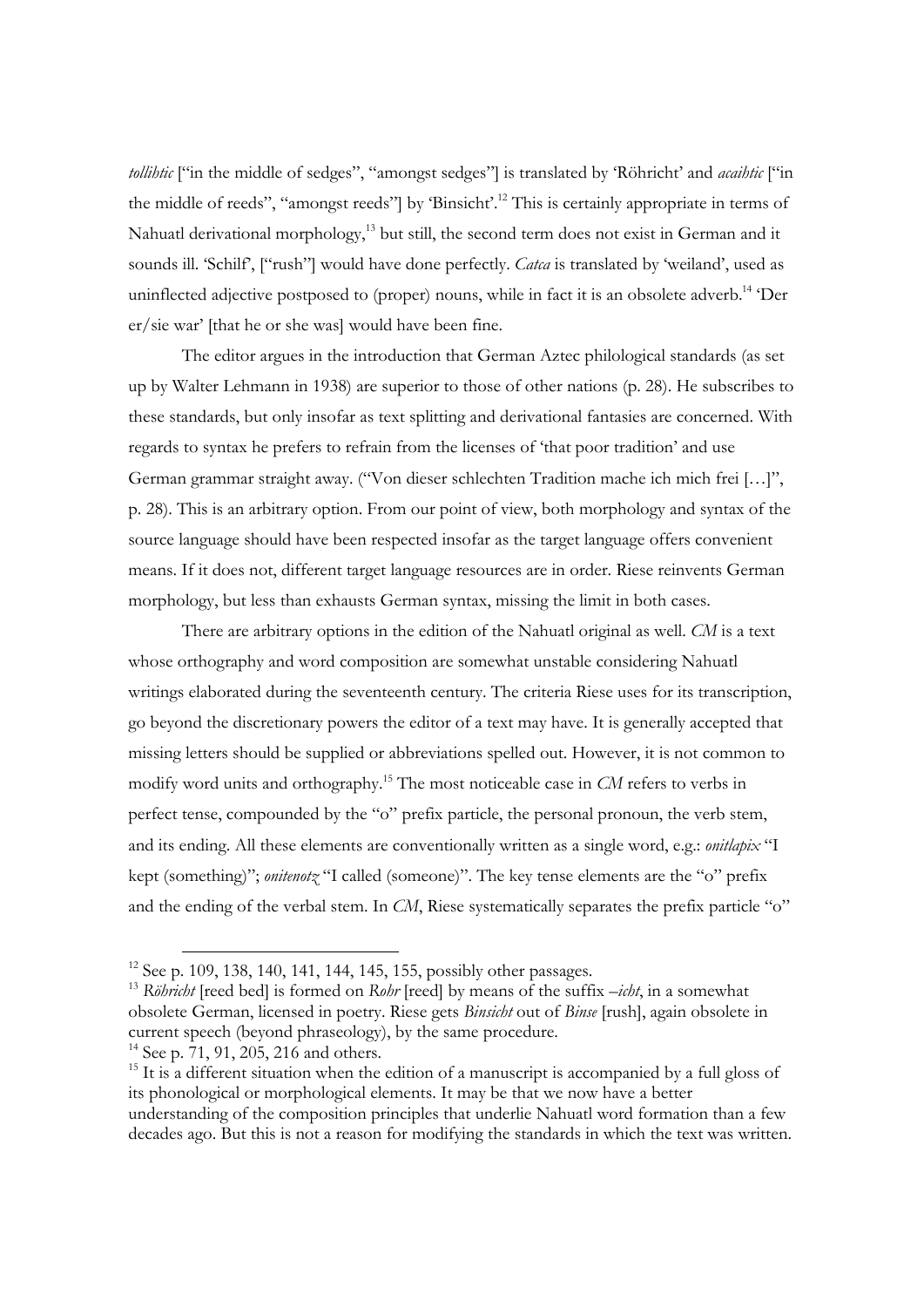from the rest of the word unit: *o momiquilico* [he passed away] (p. 71), *o quimilhui* [he spoke to]  $(p. 79)$ <sup>16</sup>. He separates word elements although it is not appropriate to do so, as in transitive verbs, *yntla huelmati* [they like it] (p. 71) *yn amo tla huelmati* (they do not like it) (p. 72). *tla* is usually bound to the verb, due to its function signaling the transitivity of the verb. Riese argues he facilitates the reading comprehension of the text and adheres to modern transcription criteria, without specifying references, phonological or morphosyntactical guidelines (p. 25-  $27).^{17}$ 

On the other hand, there are unclear criteria for managing two of the most important morphological and stylistic features of Nahuatl: the honorific system used in noun and verbal clauses, and the use of couplets as metaphors.

At times, an adjective is used for translating honorifics, "verehrter" [respectable, honorable];<sup>18</sup> this probably is the best choice, considering that there is no morphological equivalent in German for the honorific system. It should have been maintained all along the translation of the text. However, more often than not, there is no trace of such affective or respectful mark in the translation.

Couplets (two terms or phrases for one referent), are cut by introducing (normally, but not always in parenthesis) a copulative conjunction which then happens to establish two different referents (p. 87, 90, 91, 96, 103, 148, 241). Sometimes the couplets are translated literally and a footnote clarifies their metaphoric meaning. We then have *yn intlillo yn intlapallo* (p. 36) [their black colors, their red colors], translated as "mit ihren schwarzen Farbe, mit ihrer roten Farbe". Footnote 59 clarifies the metonymic meaning which is 'painting or writing (the codex)'. Further on we find: *yn ihiyotzin yn itlahtoltzin* (p. 39) [his respected breath, his respected word], translated by "der Befehl, das Wort", which is "the order/command, the word". Metaphorically speaking, "der Befehl" alone would do as a translation for both terms, at least such is the meaning of the couplet. However, it does not correspond to the original word in the couplet. It is not clear when or why the editor is translating literally and supports his choice by explaining it further in a footnote as is the first example, and when or why he translates partially, metaphorically, without further comment.

 $16$  See pp. 33, 35, 42, and others.

<sup>&</sup>lt;sup>17</sup> Other examples of arbitrary word division are: *yn chichimeca tlalpan* (p. 74) [the land of the Chichimeca]; *chalca tlalpan* [the land of the Chalco people] (p. 115), where we would expect the inhabitants name to be bound to *tlalpan*, making "Chichimecatlalpan", "Chalkatlalpan". 18 This choice was used a few times. See pp. 40, 47.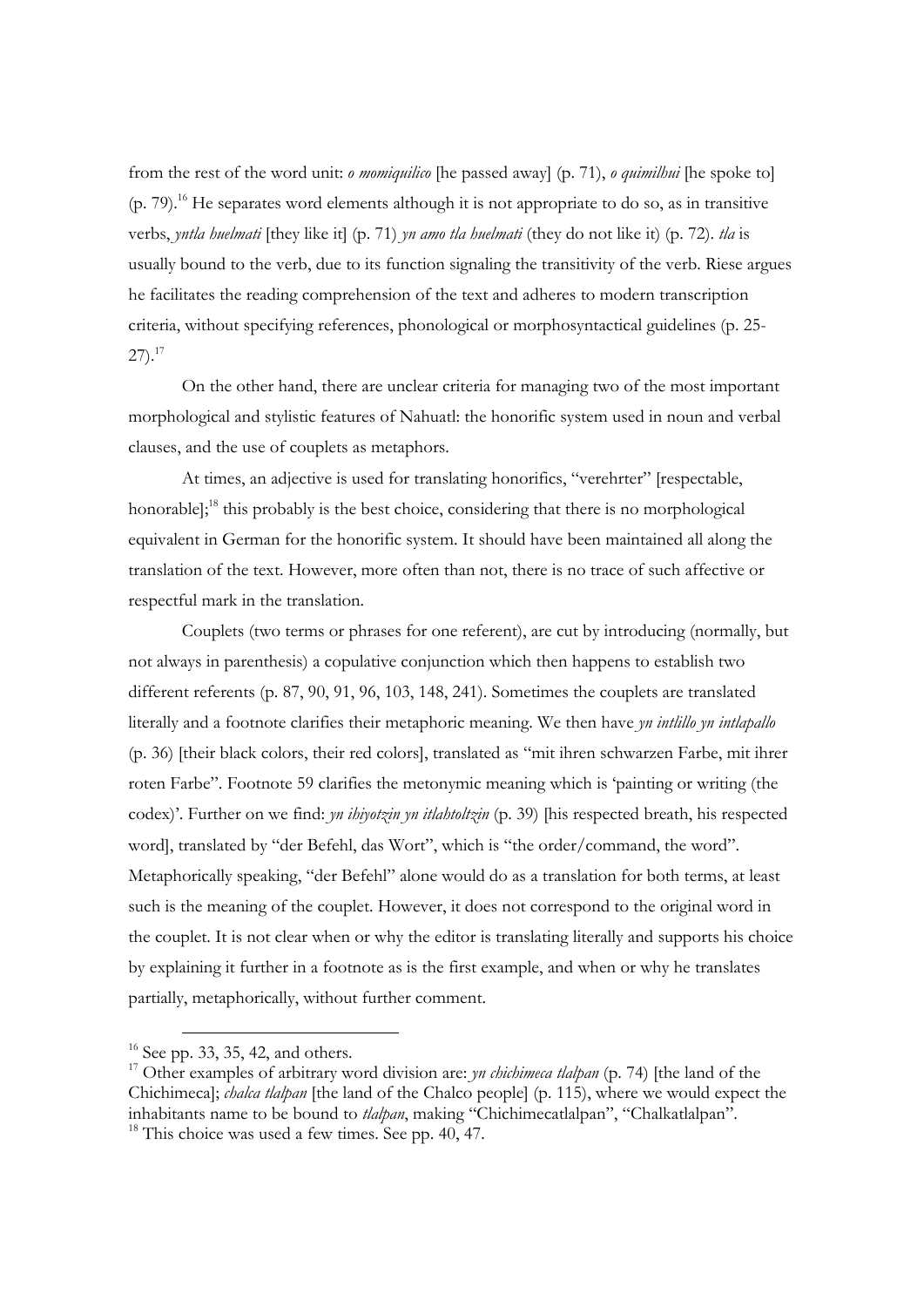Regarding syntax, the editor does not always offer a choice that would avoid ungrammatical German sentences, but still remain close to the original.<sup>19</sup> Take for example one of the sentences on p. 37: *quitotihui quitenehuatihui yhuan yn oc yollizque yn tlacatizque yn mexica tepilhuan yn tenochca tepilhuan* [They will give testimony of it, will narrate about it with pride, those who will still live, those who are still to be born, the children of the Mexica, the children of the Tenochca], which is translated as: "Und die Kinder der Mexikaner, die Kinder der Tenochkaner, die noch (später) leben werden, geboren werden, werden, es sagen und bezeugen." The word order could have been, similar to the English translation: "Es werden dies sagen, dies bezeugen, die die später leben werden, die die noch geboren werden, die Kinder der Mexica, die Kinder der Tenochca." This structuring is not only loyal to the original, perfectly possible in the target language, but still has the advantage of anticipating the verb, which in Riese's translation is hard to retrieve because of the extended subject-topic sequence.

Printing errors are not rare.<sup>20</sup> More often than not, errors are grammatical in nature (they apparently stem from revisions carried out imperfectly).<sup>21</sup> There are three of them on the first page of the book. There are erroneous capitals, separations of words and – most annoying  $-$  commas in the translation that in German make no sense at all.<sup>22</sup>

<sup>&</sup>lt;sup>19</sup> We are aware that Nahuatl has a flexible word order due to its various composition and incorporation processes, as well as possible differences in emphasis or focus, which can be expressed either in a predicate-subject or subject-predicate word order.

<sup>20</sup> True errors are [the actual printing comes first, in italics] *Charkteristika*/Charakteristika (p. 21), *volkalisches*/vokalisches (p. 24), *grundsäztlich*/grundsätzlich (p. 25), *kummulativ*/kumulativ (p. 29), *vernichtern*/vernichten, (p. 106), *Huitzilopchtli*/Huitzilopochtli (p. 107), *Röricht*/Röhricht (p. 144), *gmeint*/gemeint (p. 191), *Märtyreres*/Märtyrers (p. 290). 21 Examples of this type are *Titelblättern*/Titelblätter, *eingegrenzter*/eingegrenzte,

*einleitenden*/einleitende (all on p. 13), *keine erkennbaren nützlichen/*keine erkennbar nützlichen (p. 23), *für sinnvollen gehaltenen*/für sinnvoll gehaltenen (p. 25), *Ko-Author*/Ko-Autor (p. 14), *der Kopftier/*das (p. 93, not an established word), *der Älteren*/der Ältere, *im dem Jahr*/in dem Jahr (both on p. 115), *zu unsere Tochter*/unserer (p. 178), *genannten*/genannte (p. 247), *hatten*/hatte (p. 252, below), *Kinde*/Kinder (p. 260), *des fünfte*/fünften (p. 277), *Männern*/Männer (p. 293), *Jahren*/Jahre, (p. 329). 22 Some examples are : *sie*/Sie (p. 30), *Entsprossen*/entsprossen (p. 299), *nocheinmal*/noch einmal

<sup>(</sup>p. 104), and just two examples for 'wild commas': "Denn, wir, kommen, deinen ehemaligen Untertanen, ihn, den Nachkommen des Opochtli Iztahuatzin, das Kindlein, unsere Halskette, unsere Quetzalfeder, dessen Name an dritter Stelle Itzpapalotl ist, den Acamapich, zu holen." (p. 178), "Wir werden, seine Tochter, namens Miyahuaxihuitl rauben." (p. 197).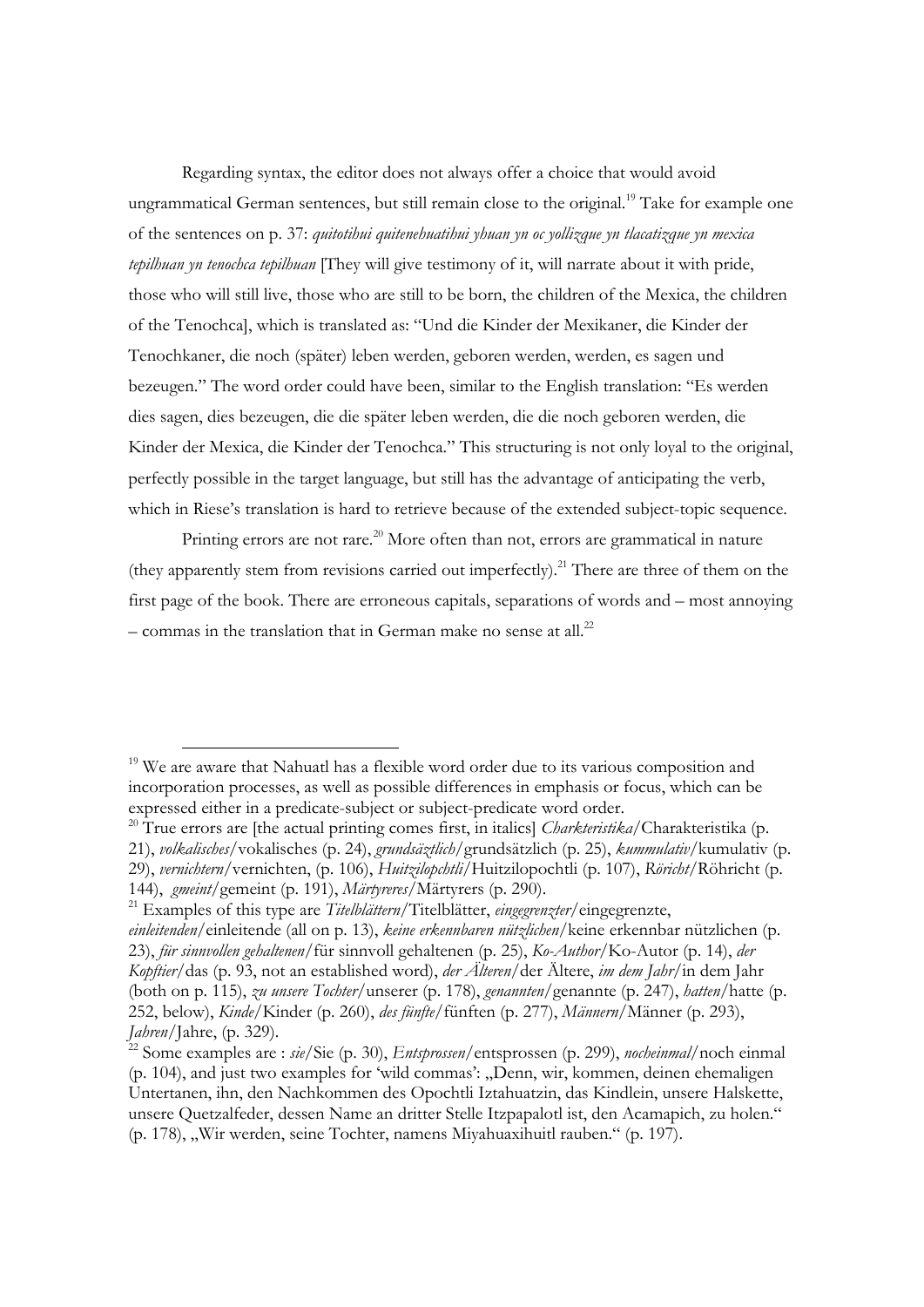Other omissions deal with the references cited, right the first reference, an article by Riese himself, is not in the bibliography or is cited there incorrectly.<sup>23</sup> The Thouvenot 1992 online edition of *CM* is not cited, just as Anderson/Schroeder 1997 is not.

The edition and translation of *CM* is not just the texts. It is a full introduction into the history of central Mexico. There are numerous sources both pictographic, and alphabetic cited and commented throughout the book, which allow to construe a broad picture of prehispanic times and the first decades of the colonial period of Mexico.

Günter Zimmermann (1963, 1965), edited some of Chimalpahin's works, without translating them. That edition was used for sure by scholars who had a full knowledge of the Nahuatl language. Still, those were probably a minority. The translation of *CM* into German will provide to German reading scholars a direct access to a text acknowledged as a master piece of Nahuatl colonial historical writing. The splitting of the text is in fact useful for a public not entirely familiar with Nahuatl.

*CM* is a first hand text written for other Nahuatl speakers and readers, not so much for the colonial authorities. Chimalpahin selected and corrected information from sources he had access to, and he was truly an interpreter, a knowledgeable person of both, the prehispanic pictographic, and the colonial alphabetic writing systems. The title of the text, as it is registered in the first folios, *Chronica Mexicayotl*, partially in Spanish, partially in Nahuatl, witnesses the contrasts and ambivalence of the second half of the sixteenth century in Mexico. But precisely in order to give access to the shifting cultural situation that underlies the text and to Nahua culture in the first place, a translation along different lines would have been desirable. The point is not that Riese prefers nineteenth century stylistics. The point is that he prefers nineteenth century methodology, holding that in a sense, things antique come close to be the same everywhere. For the reviewers Nahua culture – including Nahua culture of the sixteenth century – is mainly alien, unfamiliar, but it is not past.

Roland Schmidt-Riese (LMU München) Rosa H. Yáñez Rosales (UDG Guadalajara)

 $23$  See p. 13, note 1, cf. p. 366.